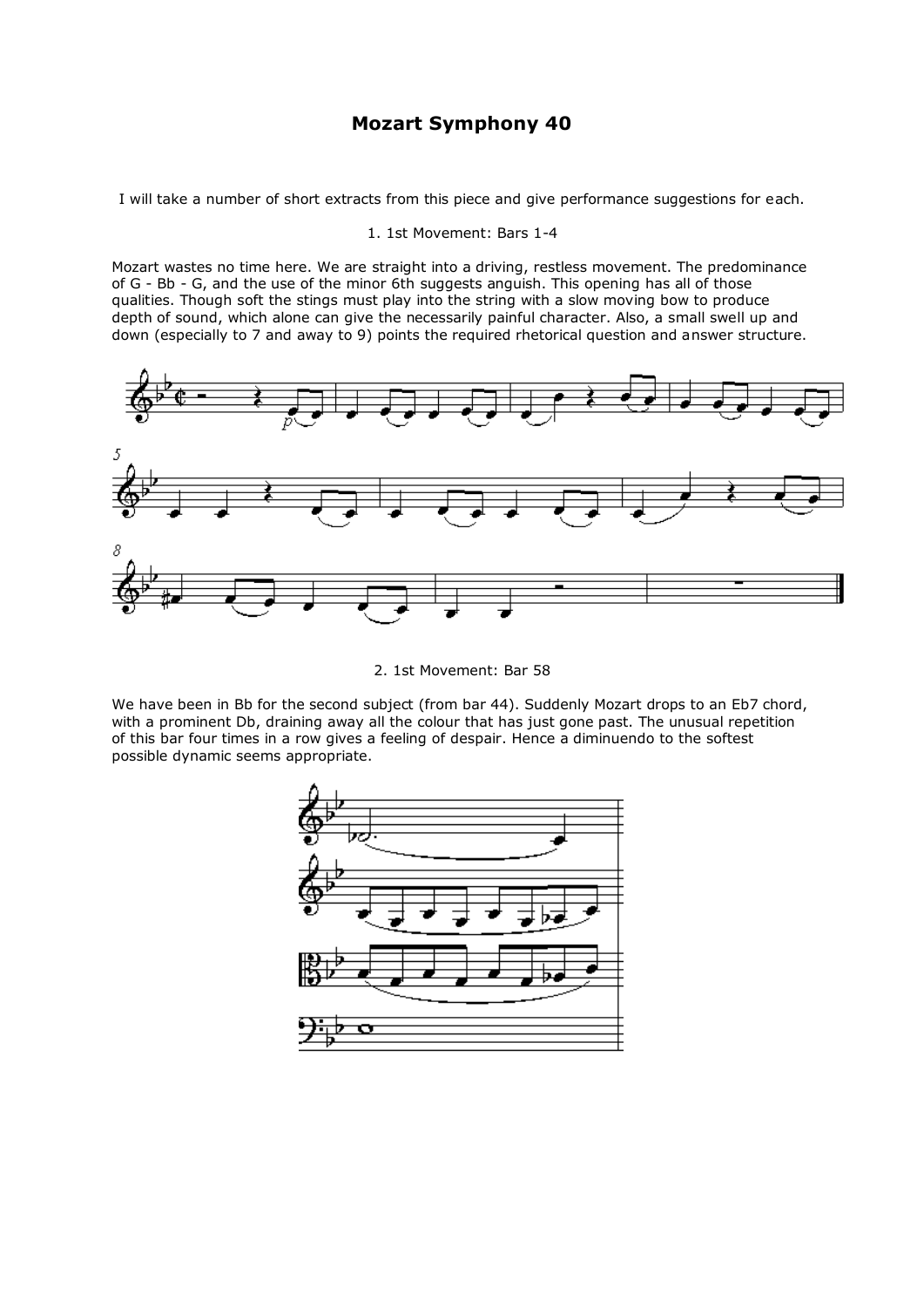## 3. 1st Movement: Bars 72f

A simple-as-you-like example of a 4-3 suspension. Crescendo on the first Bb, diminuendo on the second, and shorten the length of the A slightly.



4. 1st Movement: Bars 298f

The final two bars of the movement. Mozart is certainly fond of tagging little ending formulae onto movements, but this one is more than that. It contains, melodically, G - Bb - G, the very essence of the movement. The violins (third stave) should play their chords so that this three note progression is clear.

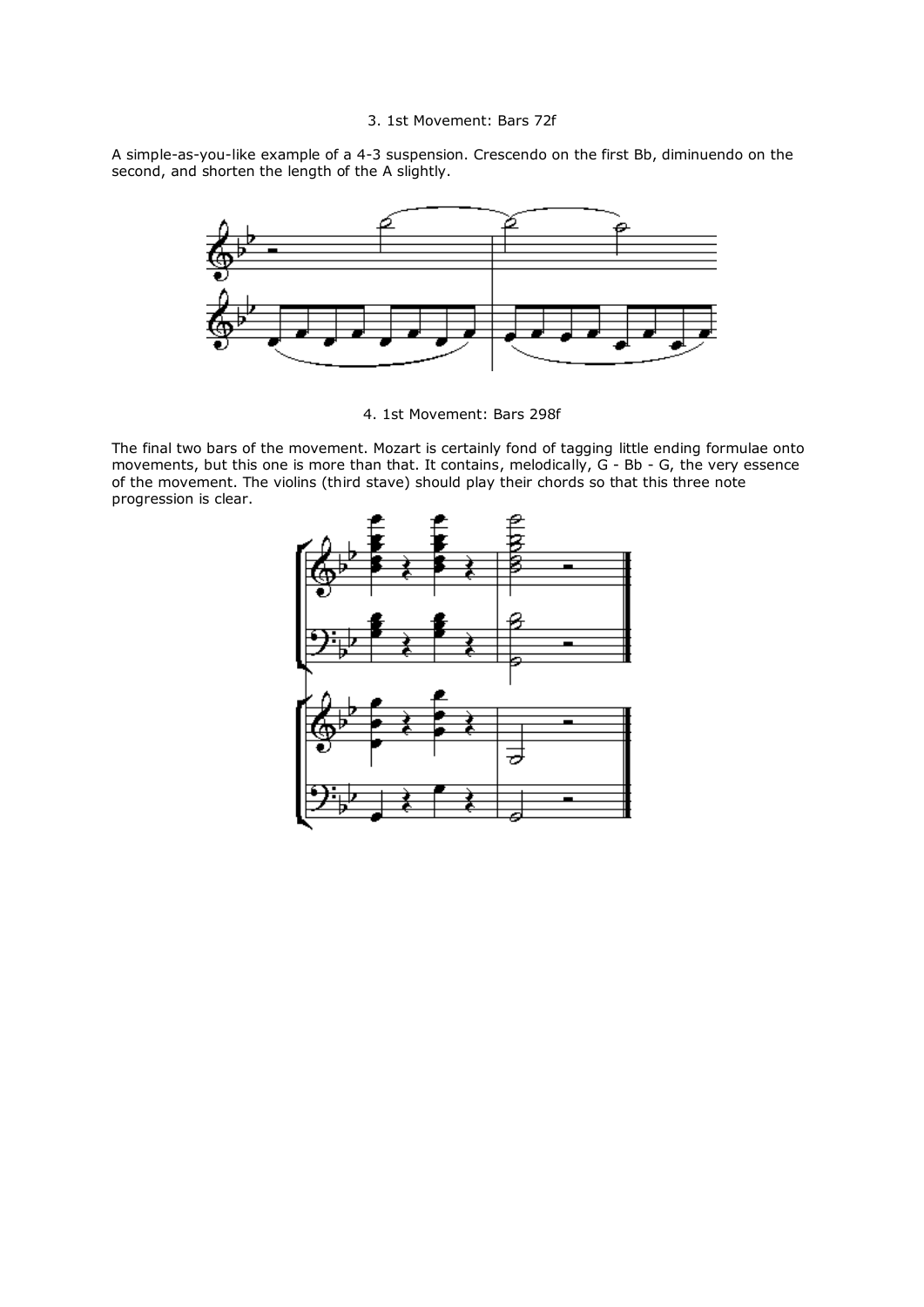## 5. 2nd Movement: Bar 2

The return of the minor sixth! Here in the string bass part, also a few bars later in the violins. This use of the Cb gives the movement (which begins in a rather relaxed and pastoral mood) a little twist of the 'blues' (just play it with a C natural instead and you'll hear the difference). Mozart never allows the movement to settle for long into an easy Eb major.



7. 2nd Movement: Bar 31f

The many pairs of demisemiquavers in this movement could be tripped off in a light Mendelssohnian manner. But in the piece's context they contribute to the restlessness. They need playing with serious intent, and almost always as leading to the following bar. They shouldn't sound too 'easy'.



6. 2nd Movement: Bar 53

Here is the Cb again. Quiet, with a sense of foreboding - which is enhanced if the notes are played long.

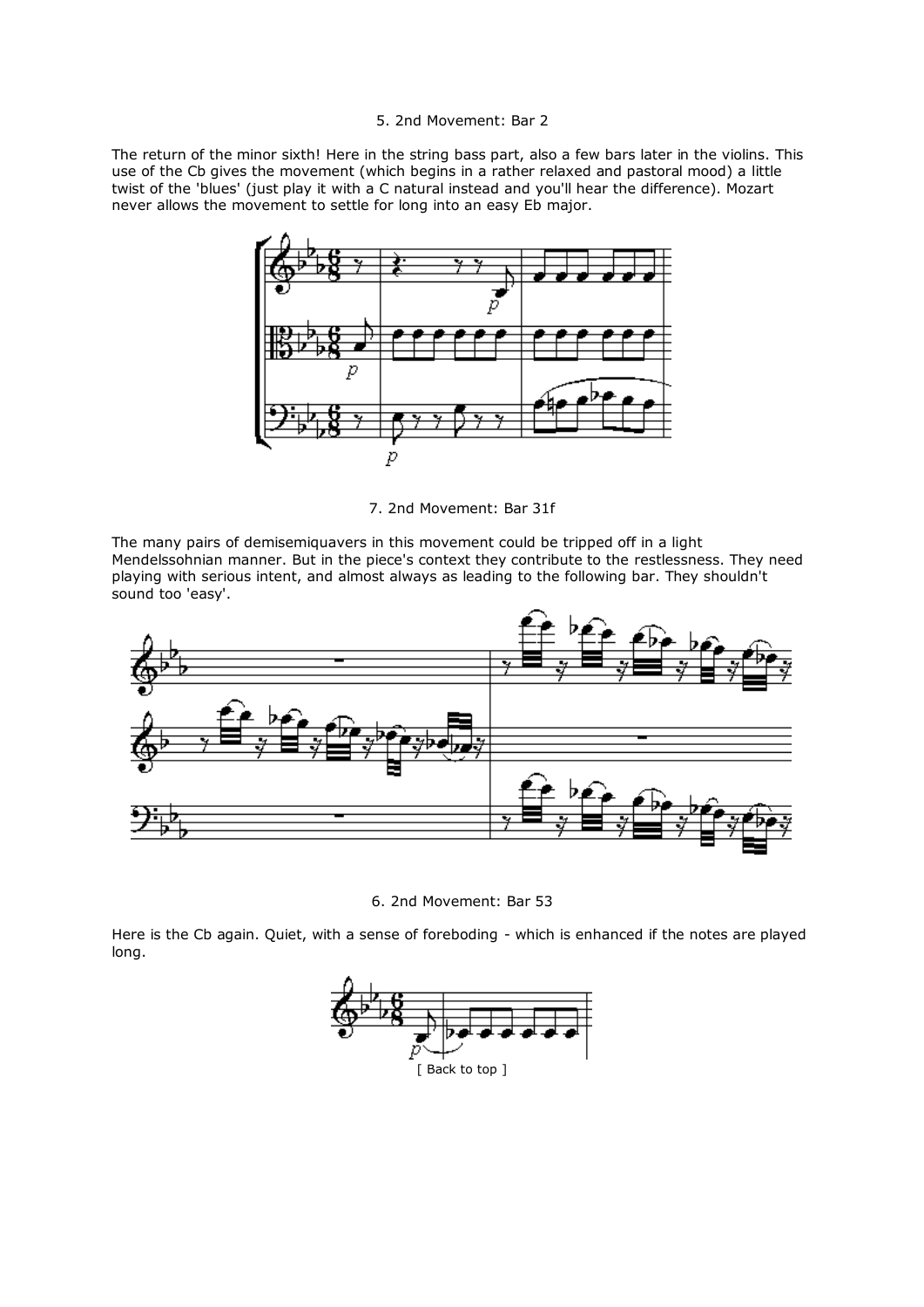#### 8. 3rd Movement: Bars 1-3

Here there is a sense of heroic protest against the anguish of the world. We are again in G minor. Therefore I feel this should be felt just in three in a bar, and played with the utmost seriousness. The arch shape of the main phrases can be mirrored successfully in dynamics.



9. 3rd Movement: Bars 15-17

Dissonances abound in the second section, making it a welcome relief when the section dies away quietly. If the wind here play the arch shape dynamics, and the violins go for their top notes, these dissonances will come out nicely (if that's the right word for a dissonance!).



10. Trio: 9-11

The woodwind get this dotted slur phrasing. A friend of mine calls these 'sticky notes'. Play the notes as if completely tied, and then introduce a squeeze onto each one.

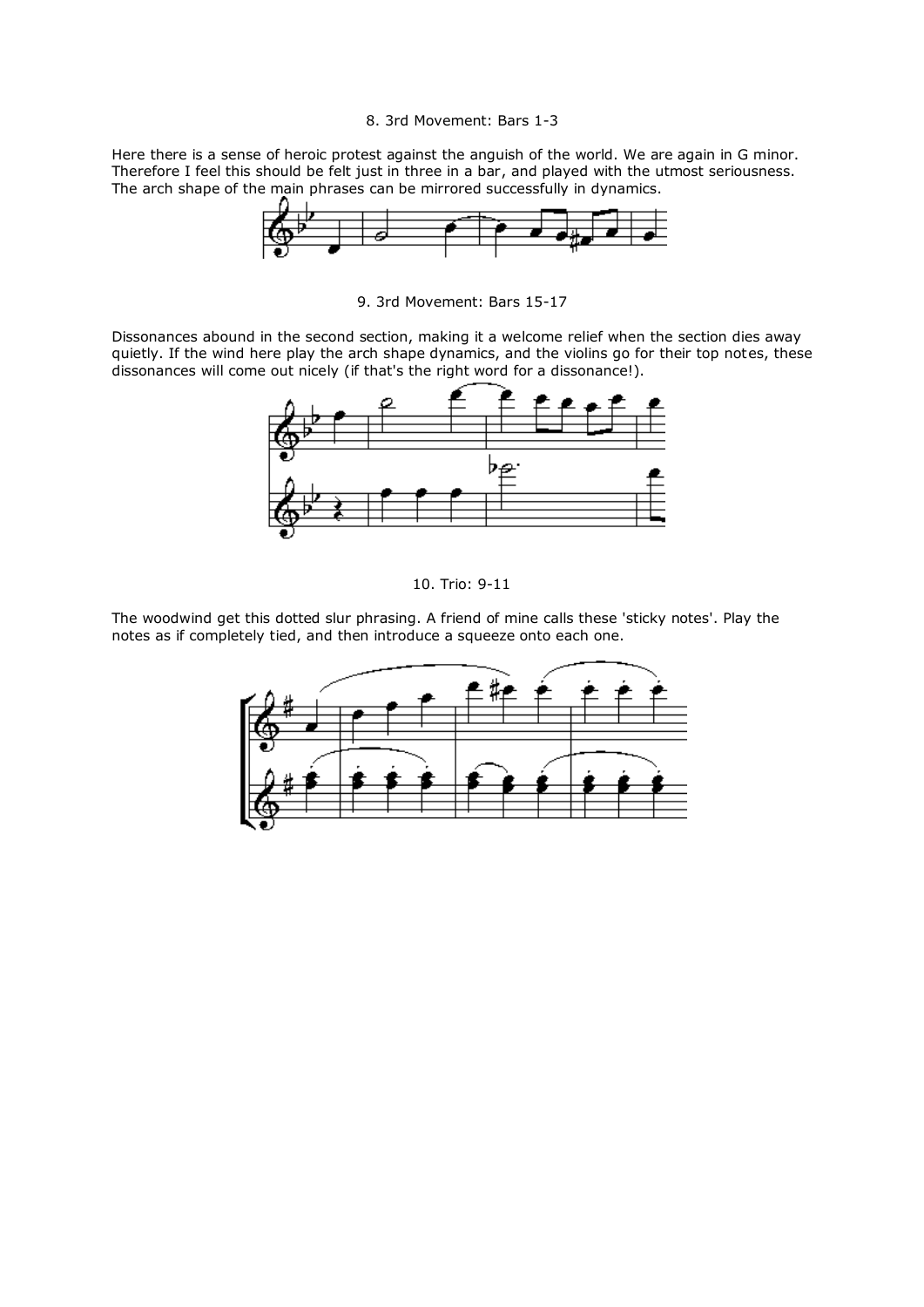### 11. 4th Movement: Bars 70-73

One of few genuinely lighter bits in this symphony. The second bar is like an upbeat to the third bar, so should crescendo. The minims should also be light - i.e. not played through.



12. 4th Movement: Bars 174ff

a) The violins ( $2<sup>nd</sup>$  line) become a background pedal note at this point and should play softer (though with energy) when they reach the G sharp, so that the wind can come to the foreground. b) Just a few bars later the violins can come up after the wind and bass parts have finished their melodies to point the dissonance in the second bar shown here.



13. 4th Movement: Bars 186f

Just a few bars later we have an interrupted cadence, which when played in tempo (as it too often is) sounds rushed - it needs just a hair's breadth of time.